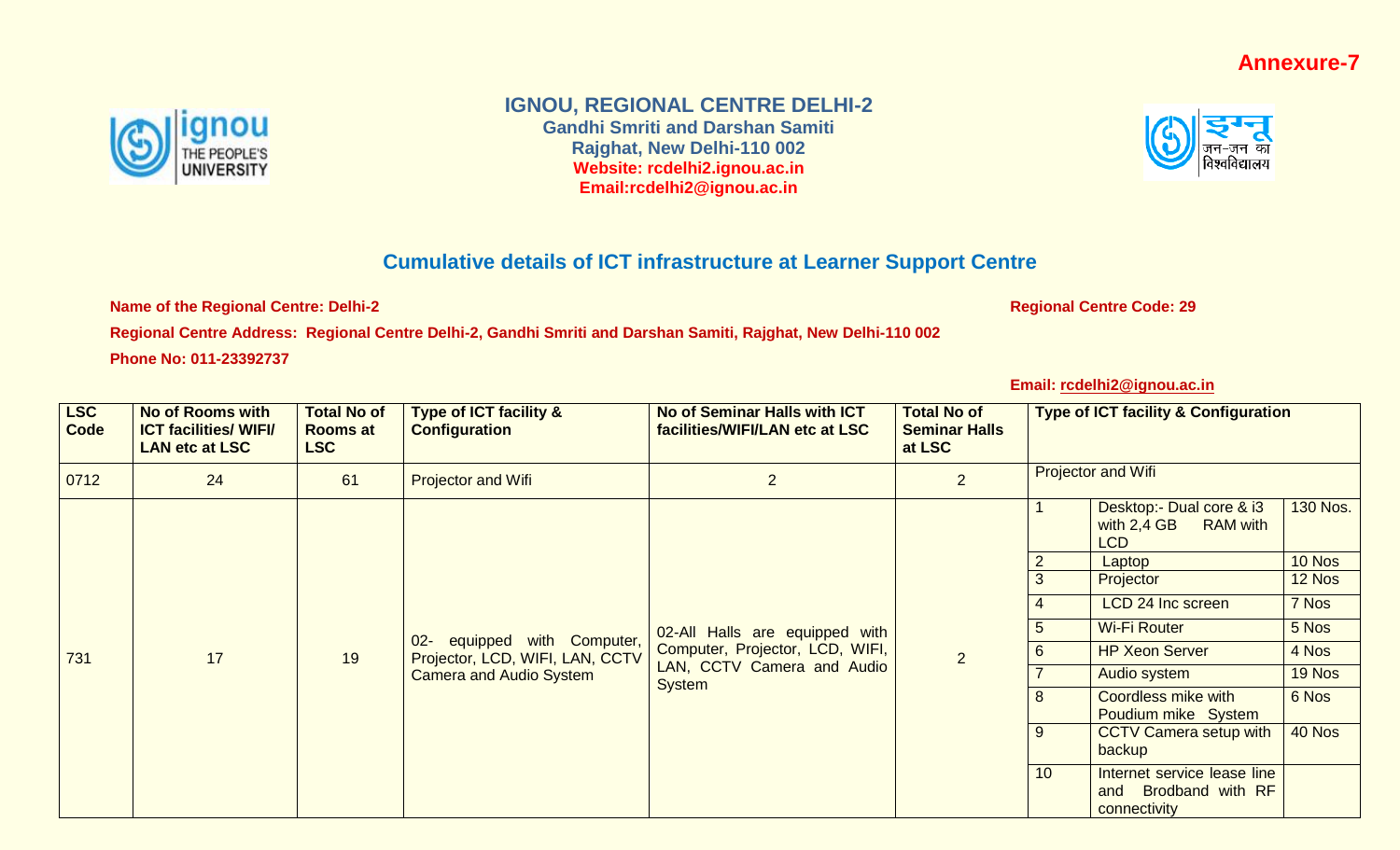| 0734D  | 01 with WIFI,<br>04 Computers<br>01 Printer | 22              | Windows 7 Professional, Dell 1.0,<br>Intel (R), CPU (3.30 Hz.), RAM 04   01<br>GB, Hard Disk 464 GB, 05   Microphone, LCD Projector, TV.<br>Projector                  | with<br>System,<br>sound | $\overline{1}$ | Windows 7 Professional, Dell 1.0, Intel (R),<br>CPU (3.30 Hz.), RAM 04 GB, Hard Disk 464<br>GB,                          |
|--------|---------------------------------------------|-----------------|------------------------------------------------------------------------------------------------------------------------------------------------------------------------|--------------------------|----------------|--------------------------------------------------------------------------------------------------------------------------|
| 0740D  |                                             | $\overline{7}$  | broadband on 32 computers<br>connected in LAN                                                                                                                          |                          |                | projector                                                                                                                |
| 0769   |                                             | $\overline{2}$  | 100 MBBS<br><b>Facility</b><br><b>Internet</b><br>available.<br><b>Electronics</b><br>Mails,<br>Video<br>WiFi,<br>Projectors,<br><b>Conferencing, Virtual Classes.</b> | $\overline{2}$           |                | MBBS Internet Facility available.<br>100<br>Electronics Mails, Projectors, WiFi, Video<br>Conferencing, Virtual Classes. |
| 0772   | 2 <sup>1</sup>                              | 8               | <b>WIFI &amp; LAN BOTH</b>                                                                                                                                             |                          | -1             | <b>WIFI</b>                                                                                                              |
| 0774P  |                                             | $\overline{1}$  | Wifi                                                                                                                                                                   |                          |                |                                                                                                                          |
| 0784   | $\overline{2}$                              | 12              | <b>Wifi DVR</b><br>Laptop<br><b>Power Backup</b><br><b>Printer</b>                                                                                                     |                          |                | <b>Wifi DVR</b><br>Laptop<br><b>Power Backup</b><br><b>Printer</b>                                                       |
| 07112D |                                             | $5\phantom{.0}$ | Wifi                                                                                                                                                                   | 1                        | $\mathbf{1}$   | Wifi                                                                                                                     |
| 29010  |                                             |                 |                                                                                                                                                                        |                          |                |                                                                                                                          |
| 29019  | $\overline{4}$                              | 15              | <b>WIFI &amp; LAN BOTH</b>                                                                                                                                             | $\overline{2}$           | 2 <sup>2</sup> | <b>WIFI</b>                                                                                                              |
| 29020  | $\overline{4}$                              | 12              | <b>WIFI &amp; LAN BOTH</b>                                                                                                                                             | 2 <sup>1</sup>           | 2 <sup>1</sup> | <b>WIFI</b>                                                                                                              |
| 29044  | $\overline{7}$                              | 30              | Wi-Fi, Internet, Speakers, Broad<br>Band, CCTV                                                                                                                         | $\mathbf 1$              | $\mathbf{1}$   | do                                                                                                                       |
| 29045  | 14                                          |                 | Projector, CCTV, Mic, Web Cam<br>Speaker, Broad Band Wifi                                                                                                              |                          |                | Projector, CCTV, Mic, Web Cam<br>Speaker, Broad Band Wifi                                                                |
| 29046D | $\overline{4}$                              | 15              | Available as per norms                                                                                                                                                 | $\overline{2}$           | 2 <sup>2</sup> | Available as per norms                                                                                                   |
| 29047D | 15                                          | $\overline{2}$  | <b>WIFI</b><br><b>CAMPUS</b><br><b>WITH</b><br>MULTIMEDIA AND<br><b>SMART</b><br><b>CLASS WITH AUDIO VISUALS</b>                                                       | 15                       | 2              | WIFI CAMPUS WITH MULTIMEDIA AND<br>SMART CLASS WITH AUDIO VISUALS                                                        |